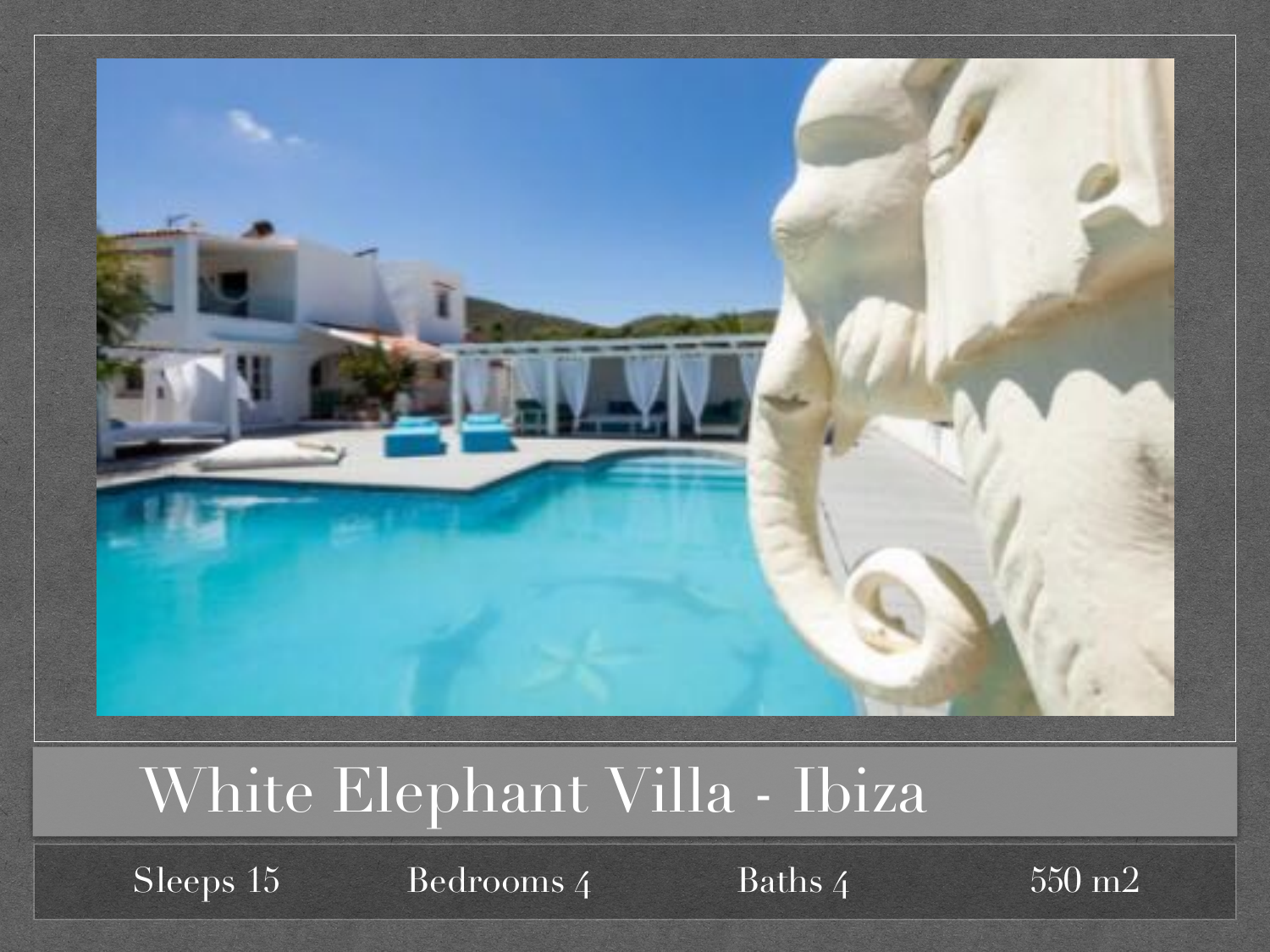



| <b>LICCHISC 11</b>       | 2127007124                                                  |
|--------------------------|-------------------------------------------------------------|
| Location                 | Cala Jondal                                                 |
| $\sqrt{\rm{V}}$ iew      | Partial Sea Views - Nature View                             |
| <b>Layout</b>            | Two Levels<br>Four Bedrooms<br><b>Four Bathrooms</b>        |
| $\sqrt{\text{Capacity}}$ | 12 persons                                                  |
|                          | Area Land/Built $\sqrt{12.000 \text{ m}^2/550 \text{ m}^2}$ |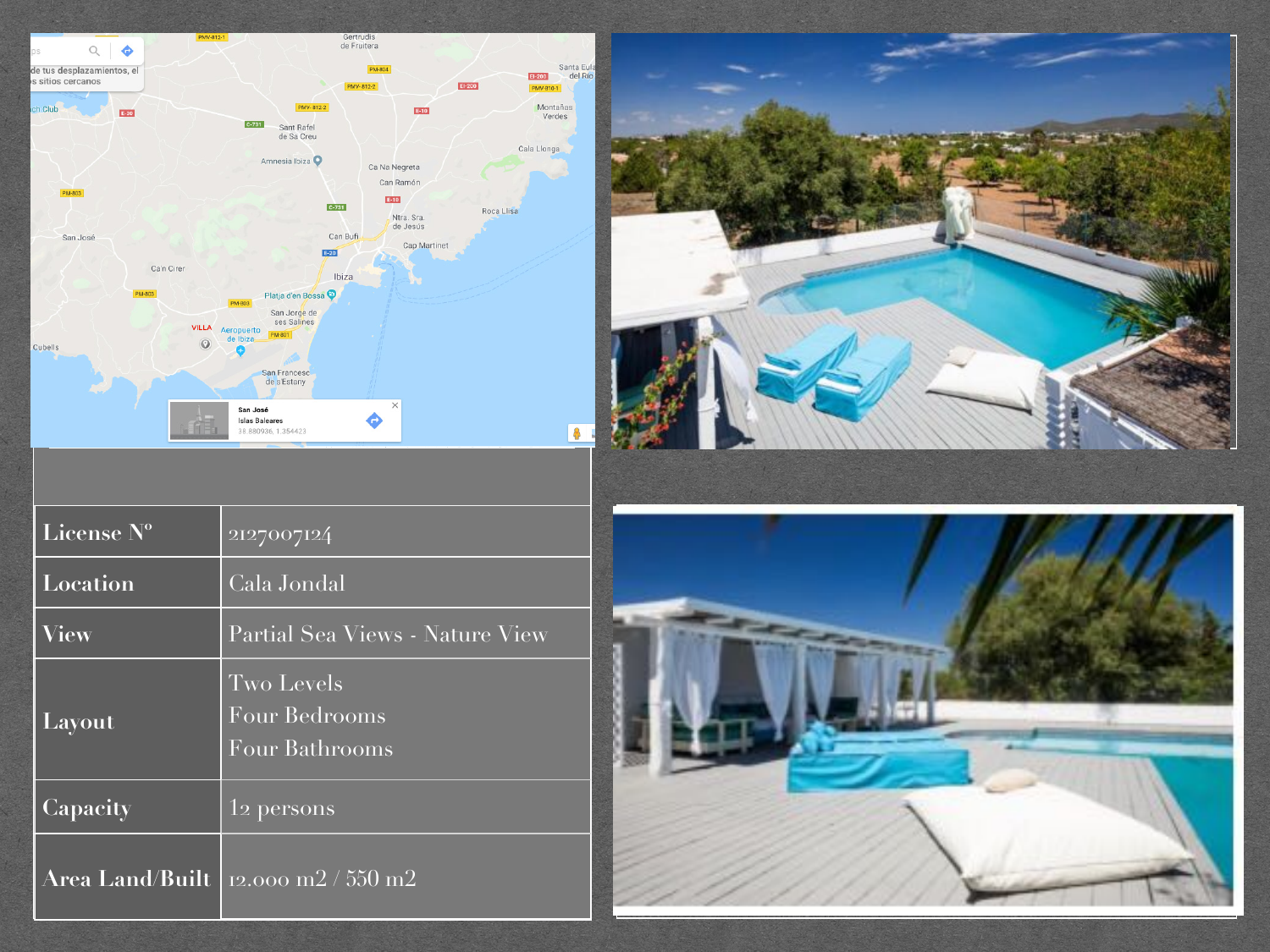

### **Overview**

This amazing Villa is located in one of the best areas of Ibiza, sitting on Cala Jondal, only 1 minute drive from the airport and 5 minutes to Platja d embossa and DC10, 10 minutes drive to Blue Marlin and Cova Santa. This Villa is offering breath-taking views of nature as well as partial ocean views from the top level.

Location: well - located in the middle of the nature and isolated, but at the same time near to the best Ibiza hot spots, so is the best choice to relax away from the crowd or to do your own private parties.

This villa is developed on two levels house with 3 bedrooms and 3 bathrooms, a big living room, one internal kitchen and exernal barbeque place.

A private Studio is outside the house featuring a double bed and private bath as well.

This layout provide the guests with plenty of privacy and peace.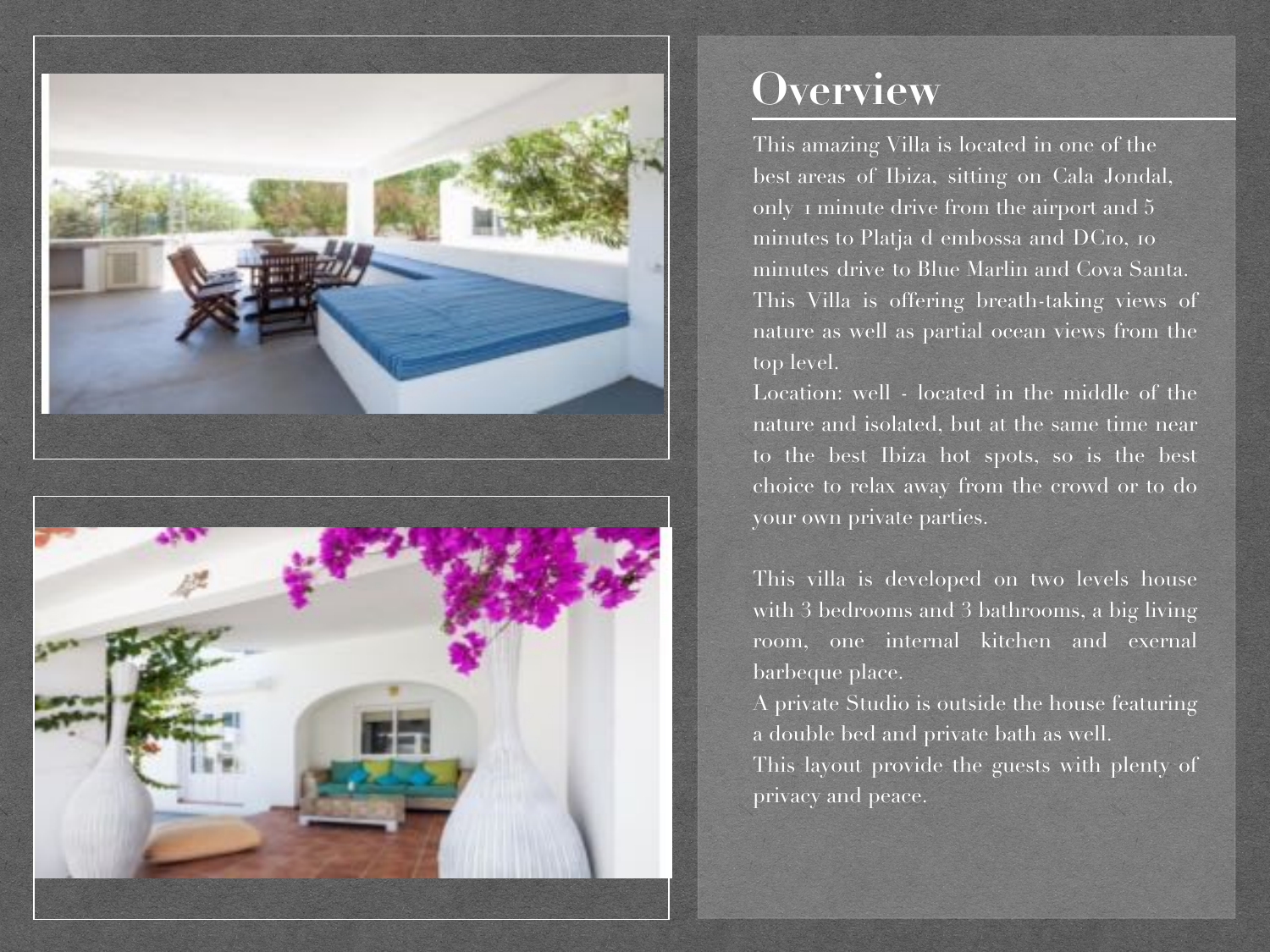### **Layout**

### **House**

Fully equipped kitchen, large living and dining area with stunning sea view and direct access to the pool, double bedroom with 1 double bed plus a single bed, en-suite bathroom, guest bathroom.

First level: one ample master bedroom with one double beds plus a single bed, en suite bathroom with shower, one double bedroom with one double bed, private balcony and sea view

#### **Pool area**

Overlooking the sea with chill out zone, four double sun-beds and one large barbeque open space. This area has also an ample detached bedroom with en-suite bathroom with shower.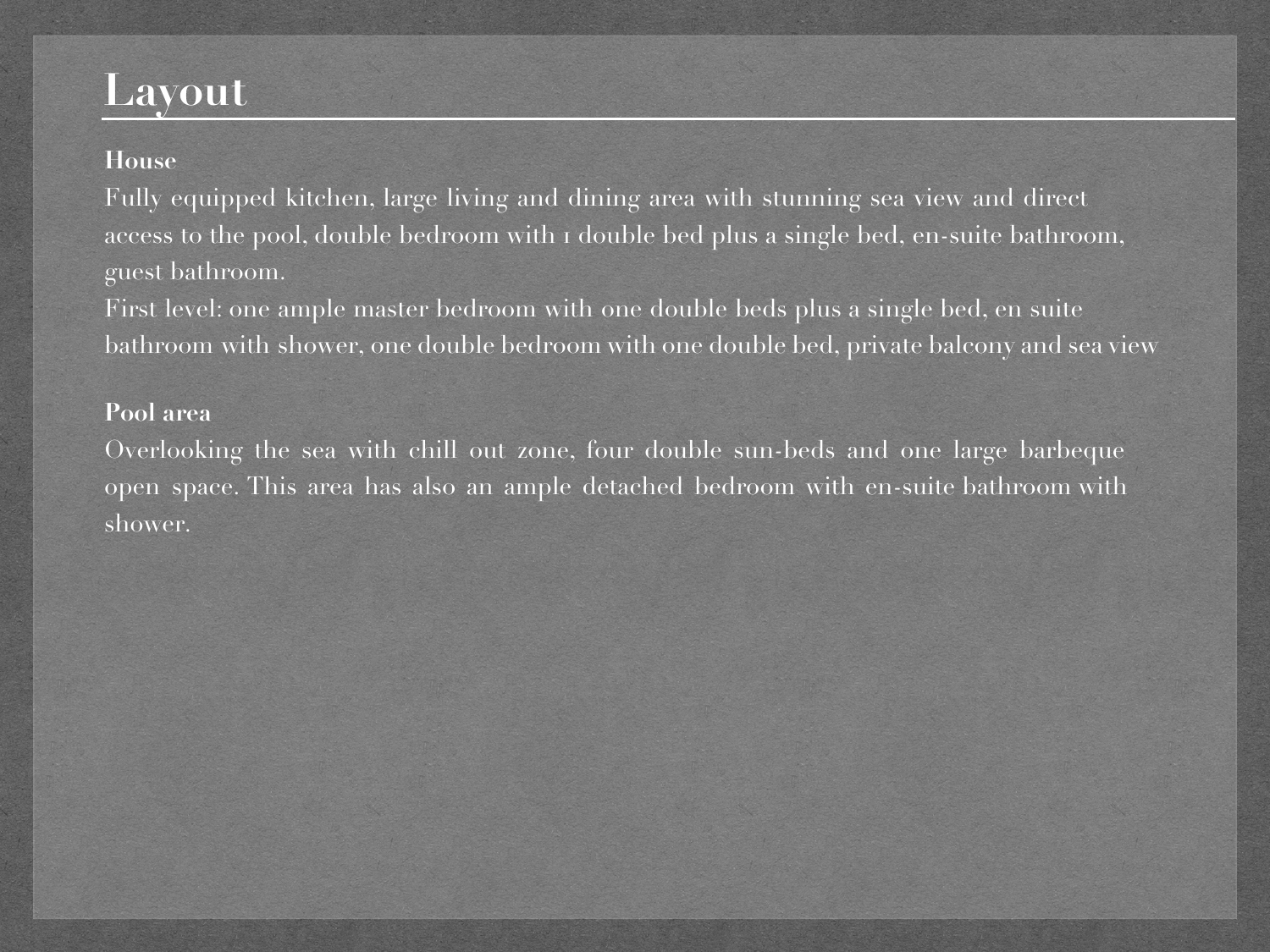## **Facilities**

- ✤ Chill out areas
- ✤ Laundry area
- ✤ BBQ with dining table
- ✤ Swimming pool
- ✤ 4 double sun-beds
- ✤ Fenced garden
- ✤ Large garden
- ✤ Hi-speed WIFI
- ✤ Safe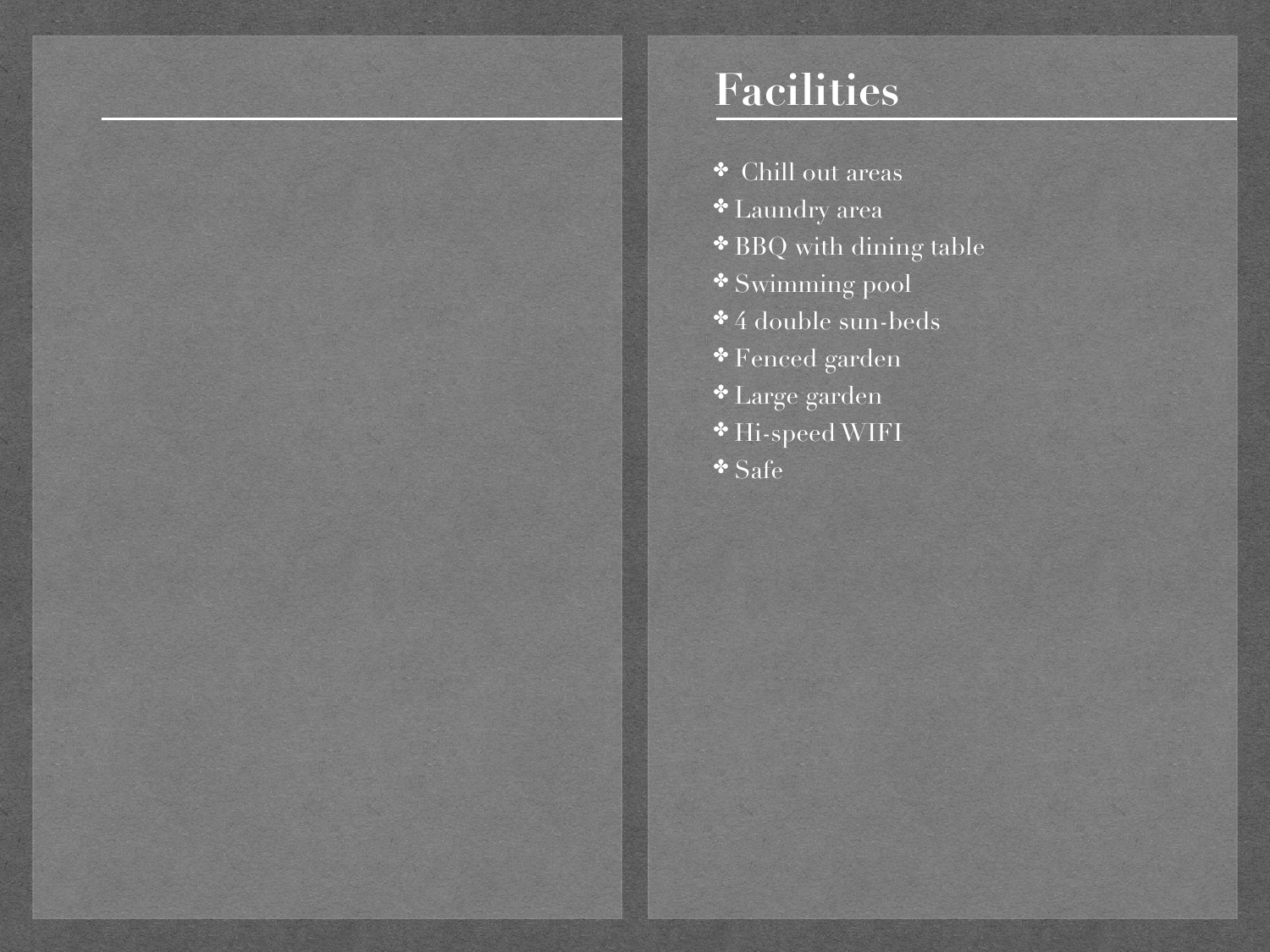